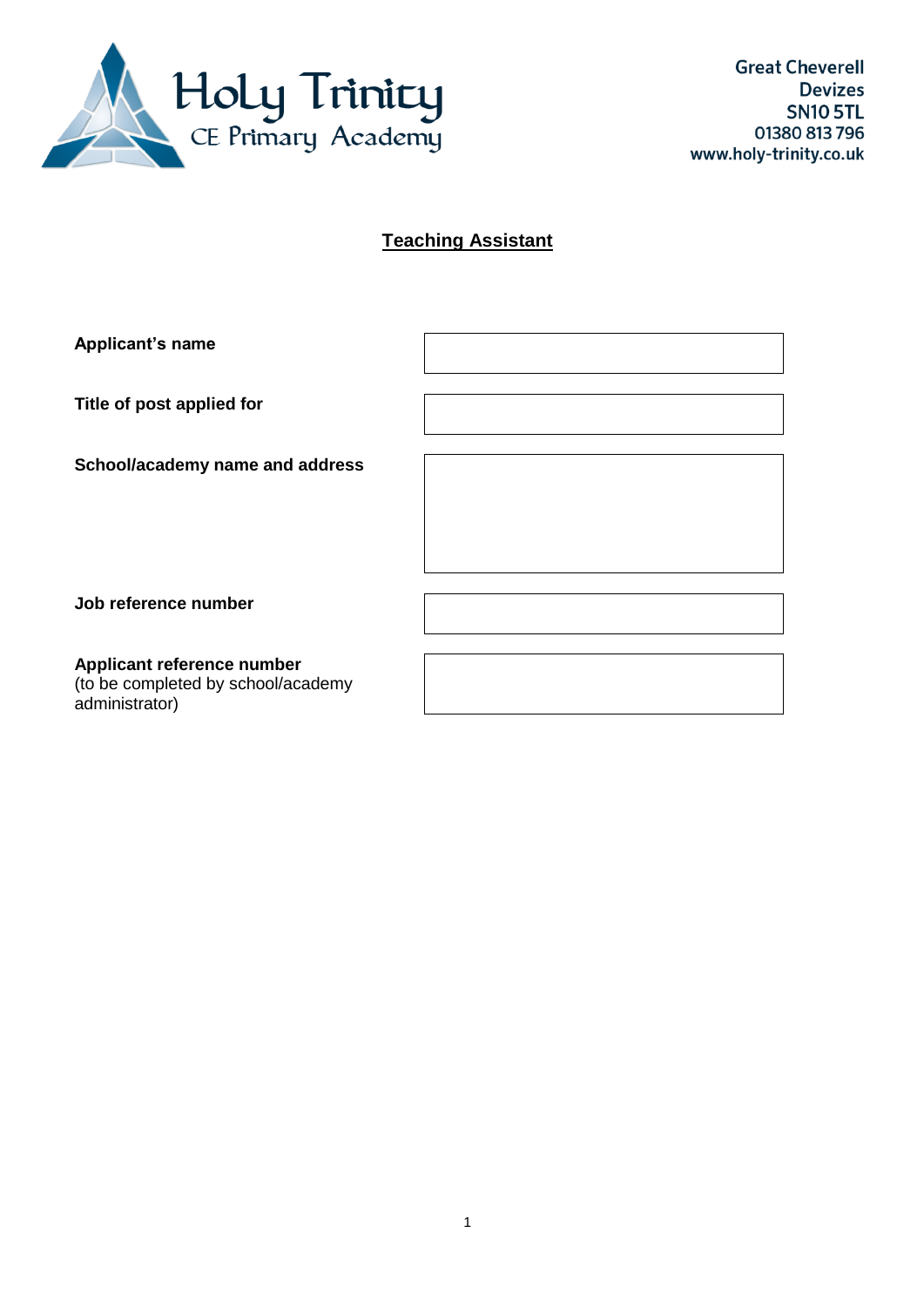# **Before completing your application form**

The application form is an essential part of our selection process, and the information you give will assist in selecting a shortlist of candidates for interview. It is therefore important that you complete the application form in full. If you wish to complete it by hand, use black ink.

Completing your application form:

- **Read** through the information you have been sent and in particular study the advertisement and job description.
- **Complete** all of the sections as fully as possible. If any information requested is not applicable to you then state this in the relevant section. It is acceptable to provide additional relevant information in support of your application for various sections of this form,
- **Curriculum Vitae (CV) – We do not accept CVs as part of our selection process therefore, please do not include it with your application.**

#### **Commitment to safeguarding of children and young people:**

The post for which you are applying gives substantial access to children. The school/academy is committed to safeguarding and promoting the welfare of children and young people and all staff working with children and young people are expected to share a commitment to this.

It is a criminal offence for any person who is barred from working with children to apply for a position at the school/academy. If you are shortlisted for interview, you will be asked to complete a criminal record selfdeclaration form before your interview takes place (see Section 11 for further information).

Employment is conditional upon the results of a number of satisfactory clearances including:

- An identity check
- an enhanced Disclosure and Barring Service (DBS) check (with a barred list check for those working in regulated activity) which will indicate your suitability to work with children.
- For those employed to carry out teaching work a check with the Teaching Regulation Agency (TRA) Prohibition List to ensure the candidate is not subject to a prohibition order issued by the Secretary of State or any sanction or restriction imposed (that remains current) by the GTCE before its abolition in March 2012.
- Where a person has lived or worked overseas any further checks the school/academy considers appropriate so that relevant events that occurred outside the UK can be considered.
- Right to work in the UK check
- A disqualification check under the Childcare Act 2006
- Verification of professional and other qualifications
- Professional references
- Verification of fitness to work check
- A prohibition from management check under Section 128 (academies only)

References will be sought prior to interview and we will ask about your performance and conduct, including any disciplinary action taken and/or allegations/issues relating to children and young people in order that your suitability to work with children/young people can be assessed.

Successful applicants will be required, as part of their role, to attend regular safeguarding training and will be expected to report any concerns about the safeguarding of children and/or young people in accordance with the agreed school/academy's procedures.

#### **How we use your information**

We will use the information you have provided on this form, and which we collect from other sources (such as from references and from the Disclosure and Barring Service) for the following purposes:

To assess your suitability for the role for which you have applied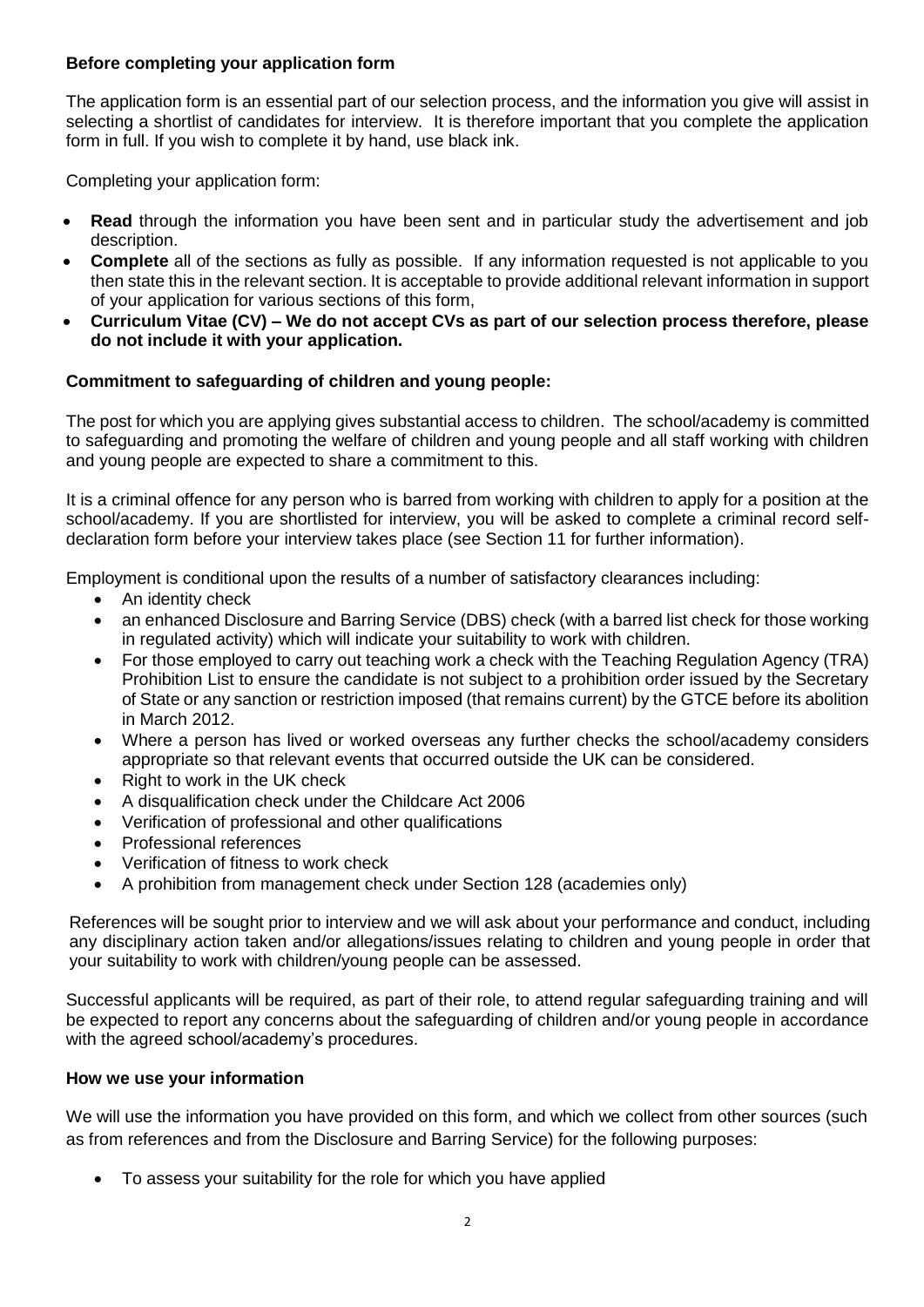To assess your suitability to work with children and to enable us to comply with our legal obligations (including safeguarding and promoting the welfare of children and young people. If your application is successful, the school/academy will retain the information provided on this form on your file. If your application is unsuccessful, all documentation relating to your application will normally be confidentially destroyed after six months.

All applications received are handled in accordance with the requirements of the GDPR and Data Protection Act 2018. Further information on how your data is used is provided in the Job applicant privacy notice which can be found on the school's/academy's website.

# **SECTION 1: Personal Details**

| Forename/s:                                        | Surname:                            |
|----------------------------------------------------|-------------------------------------|
|                                                    |                                     |
| Preferred title (e.g. Mr, Mrs, Miss, MS, Dr, etc): | Previous surname/s (if applicable): |
| Known as:                                          |                                     |
|                                                    |                                     |
| <b>Contact information:</b>                        |                                     |
| Email address:                                     | Preferred telephone number:         |
|                                                    |                                     |
| Home telephone number:                             | Mobile telephone number:            |
| <b>Address:</b>                                    |                                     |
| House name/number                                  | Street name:                        |
|                                                    |                                     |
| Town/city:                                         | County:                             |
| Postcode:                                          |                                     |
|                                                    |                                     |
| Term time address (if different to the above):     |                                     |
| House name/number                                  | Street name:                        |
| Town/city:                                         | County:                             |
|                                                    |                                     |
| Postcode:                                          |                                     |
|                                                    |                                     |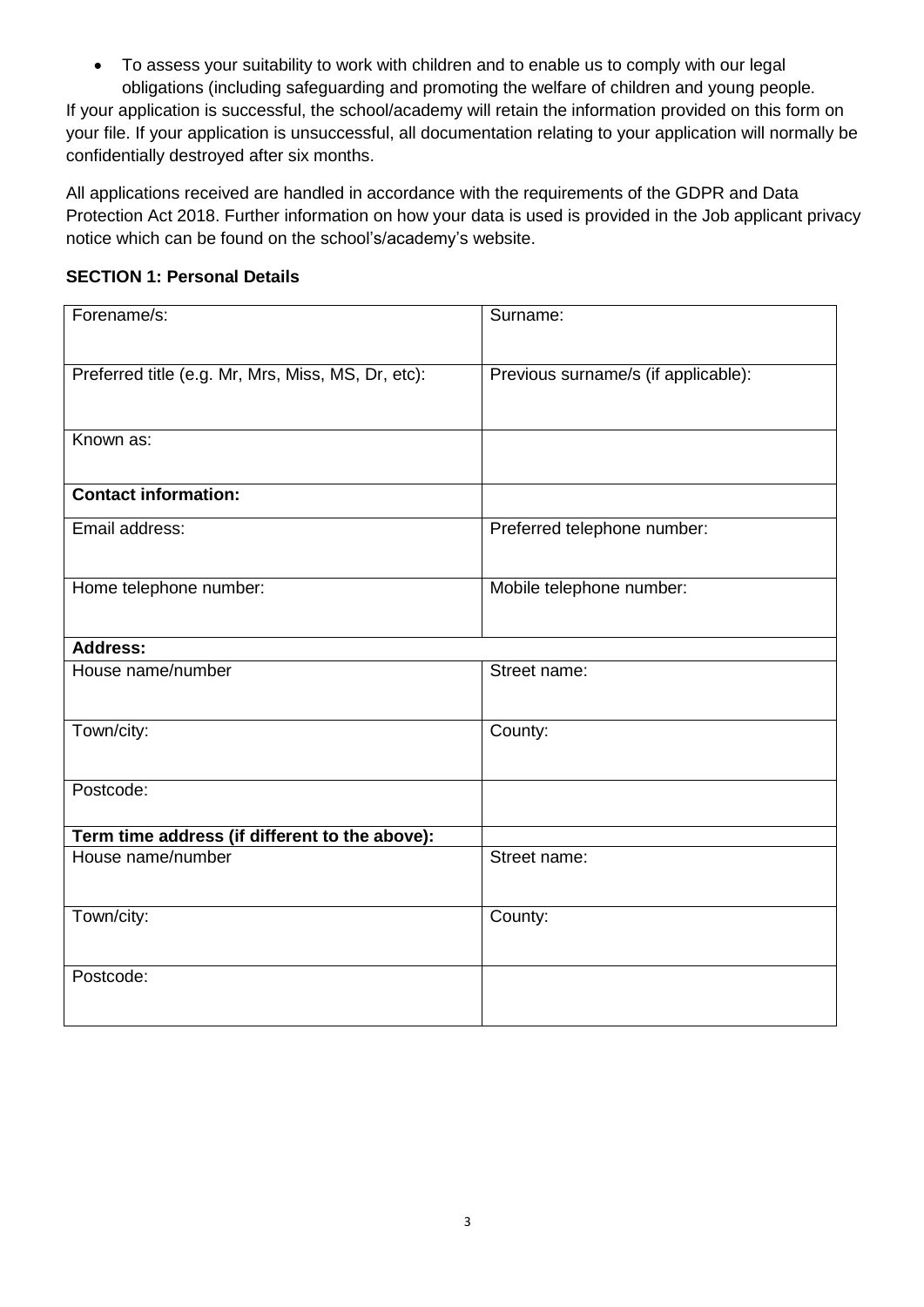# **SECTION 2: Education and qualifications**

Please give details for all public examinations passed, including GCSE (or equivalent), NVQ/GNVQ and 'A' Levels (or equivalent). For degrees please specify class and division and whether honours. For professional teacher qualifications please state age-range/subject(s) trained to teach. Start with most recent.

| Name, type and<br>location of institute | <b>Dates</b> |                          | Qualification | <b>Main subjects</b> | Grade/<br>class |  |
|-----------------------------------------|--------------|--------------------------|---------------|----------------------|-----------------|--|
|                                         | From         | $\overline{\mathsf{To}}$ |               |                      |                 |  |
|                                         |              |                          |               |                      |                 |  |
|                                         |              |                          |               |                      |                 |  |
|                                         |              |                          |               |                      |                 |  |
|                                         |              |                          |               |                      |                 |  |
|                                         |              |                          |               |                      |                 |  |
|                                         |              |                          |               |                      |                 |  |
|                                         |              |                          |               |                      |                 |  |
|                                         |              |                          |               |                      |                 |  |
|                                         |              |                          |               |                      |                 |  |
|                                         |              |                          |               |                      |                 |  |
|                                         |              |                          |               |                      |                 |  |
|                                         |              |                          |               |                      |                 |  |
|                                         |              |                          |               |                      |                 |  |
|                                         |              |                          |               |                      |                 |  |
|                                         |              |                          |               |                      |                 |  |
|                                         |              |                          |               |                      |                 |  |
|                                         |              |                          |               |                      |                 |  |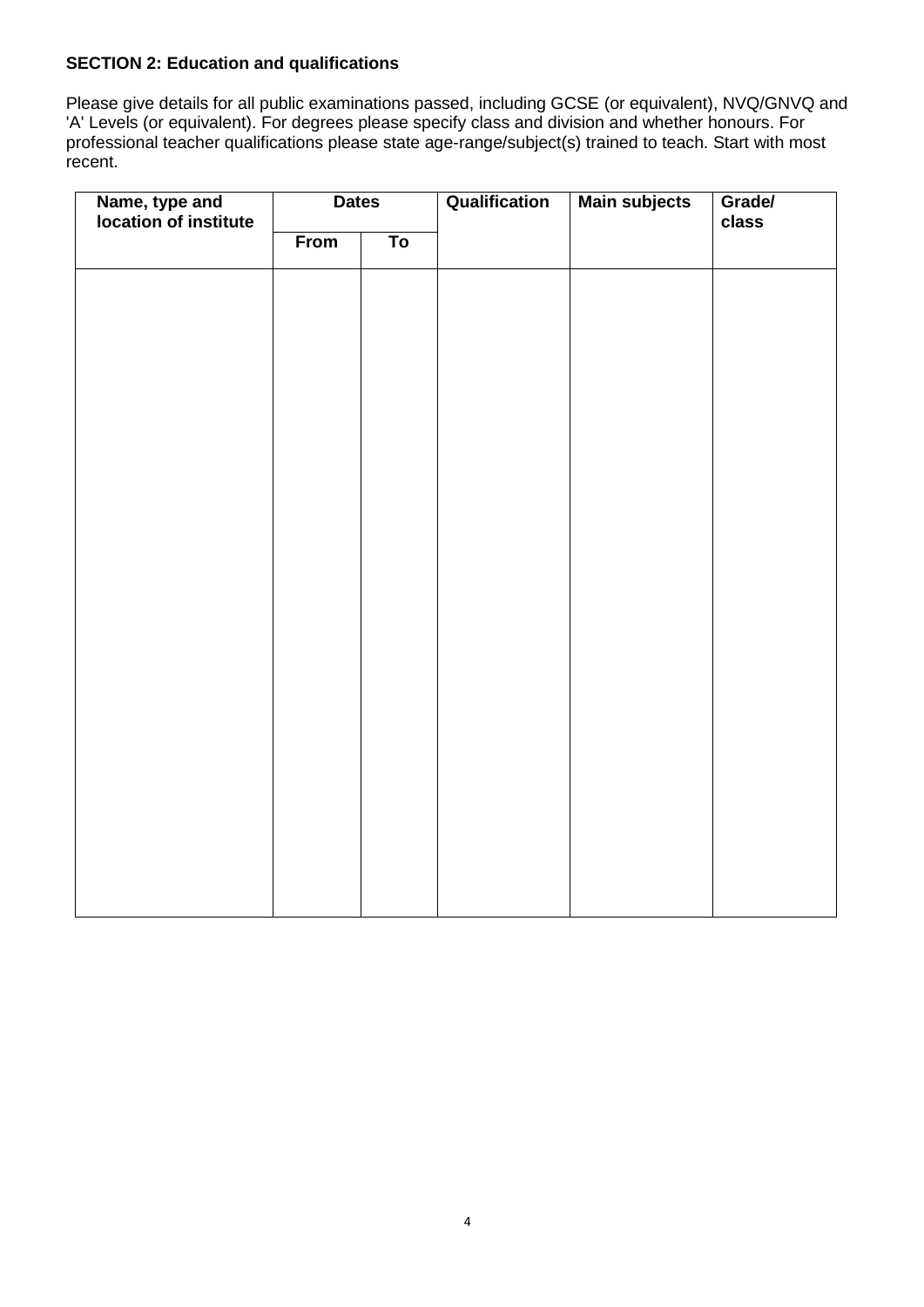# **SECTION 3: Other awards, training and courses**

Starting with the most recent first, including evidence of continuing professional development, NPQH if applicable.

| College, education centre or | <b>Dates</b> |    | Award/course title and qualification |
|------------------------------|--------------|----|--------------------------------------|
| institution                  | <b>From</b>  | To |                                      |
|                              |              |    |                                      |
|                              |              |    |                                      |
|                              |              |    |                                      |
|                              |              |    |                                      |
|                              |              |    |                                      |
|                              |              |    |                                      |
|                              |              |    |                                      |
|                              |              |    |                                      |
|                              |              |    |                                      |
|                              |              |    |                                      |
|                              |              |    |                                      |
|                              |              |    |                                      |
|                              |              |    |                                      |
|                              |              |    |                                      |
|                              |              |    |                                      |
|                              |              |    |                                      |

## **SECTION 4: Employment history**

Please provide details of your previous employment history (most recent employment first). We require details of your complete employment history since leaving education. Continue on a separate sheet if required. Any gaps in your employment/education must be accounted for under Section 6.

| <b>Current/most</b>                                                                                                   |                     |                                                 | Dates employed |
|-----------------------------------------------------------------------------------------------------------------------|---------------------|-------------------------------------------------|----------------|
| recent employer                                                                                                       |                     |                                                 | from - to      |
| <b>Contact name</b>                                                                                                   |                     |                                                 |                |
| <b>Address</b><br><b>House</b><br>number/name<br><b>Town/city/ County</b><br>Post code<br>Employer's email<br>address |                     |                                                 |                |
| <b>Job Title</b>                                                                                                      |                     |                                                 |                |
| <b>Salary</b>                                                                                                         |                     |                                                 |                |
|                                                                                                                       | <b>Main duties:</b> | Reason for leaving or seeking other employment: |                |
|                                                                                                                       |                     |                                                 |                |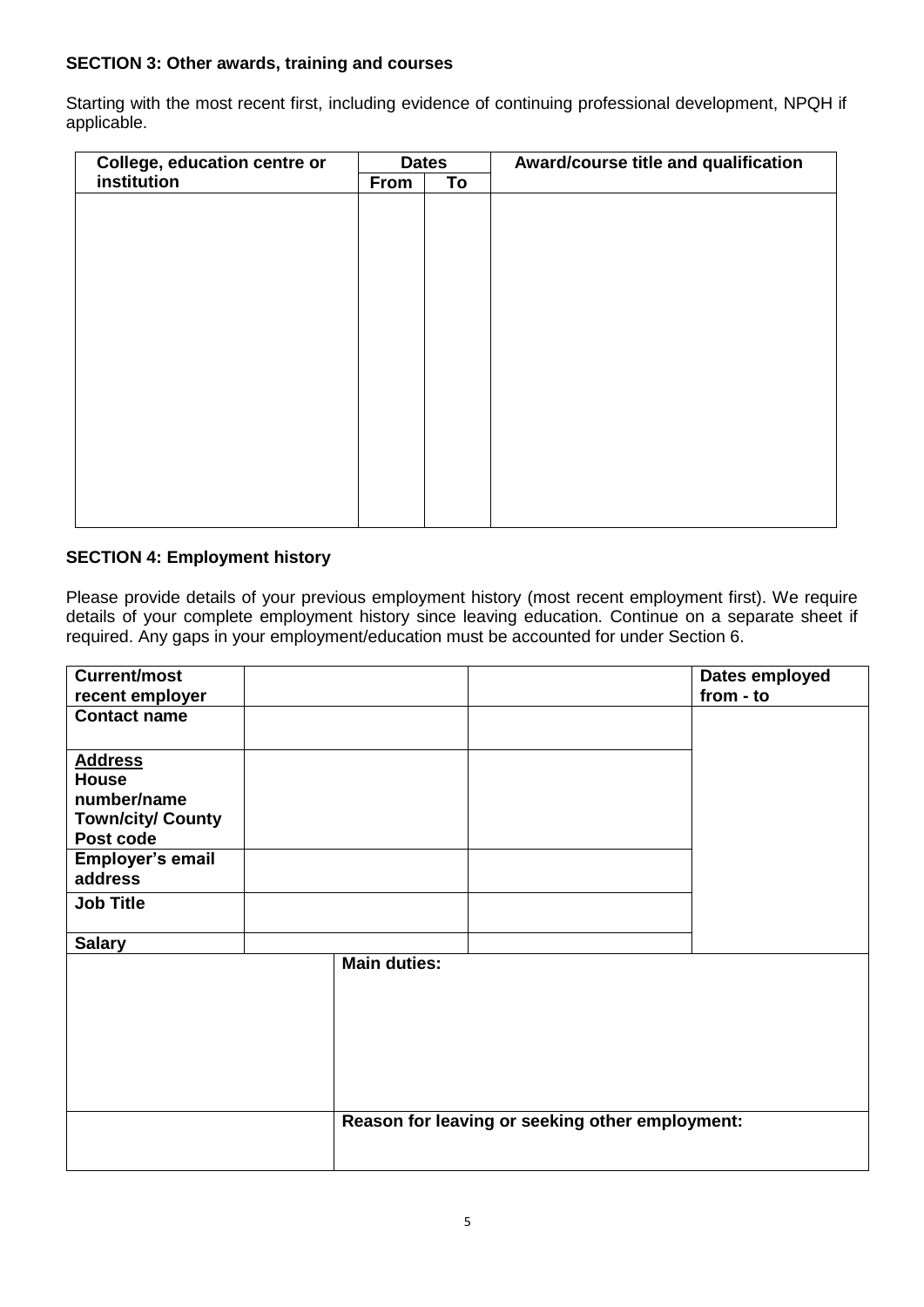| <b>Employer</b>            | Dates employed from - to |
|----------------------------|--------------------------|
| Contact name (if a         |                          |
| reference must be          |                          |
| sought)                    |                          |
| <b>Address</b>             |                          |
| House number/name          |                          |
| <b>Town/city/ County</b>   |                          |
| Post code                  |                          |
| Employer's email           |                          |
| address                    |                          |
| <b>Job Title</b>           |                          |
|                            |                          |
|                            |                          |
| <b>Salary</b>              |                          |
|                            |                          |
| <b>Main duties:</b>        |                          |
|                            |                          |
|                            |                          |
|                            |                          |
|                            |                          |
|                            |                          |
|                            |                          |
|                            |                          |
|                            |                          |
|                            |                          |
| <b>Reason for leaving:</b> |                          |
|                            |                          |
|                            |                          |

# **SECTION 5: Gaps in your education/employment history**

Any gaps in your education/employment history must be accounted for. Please provide details and dates in the box below: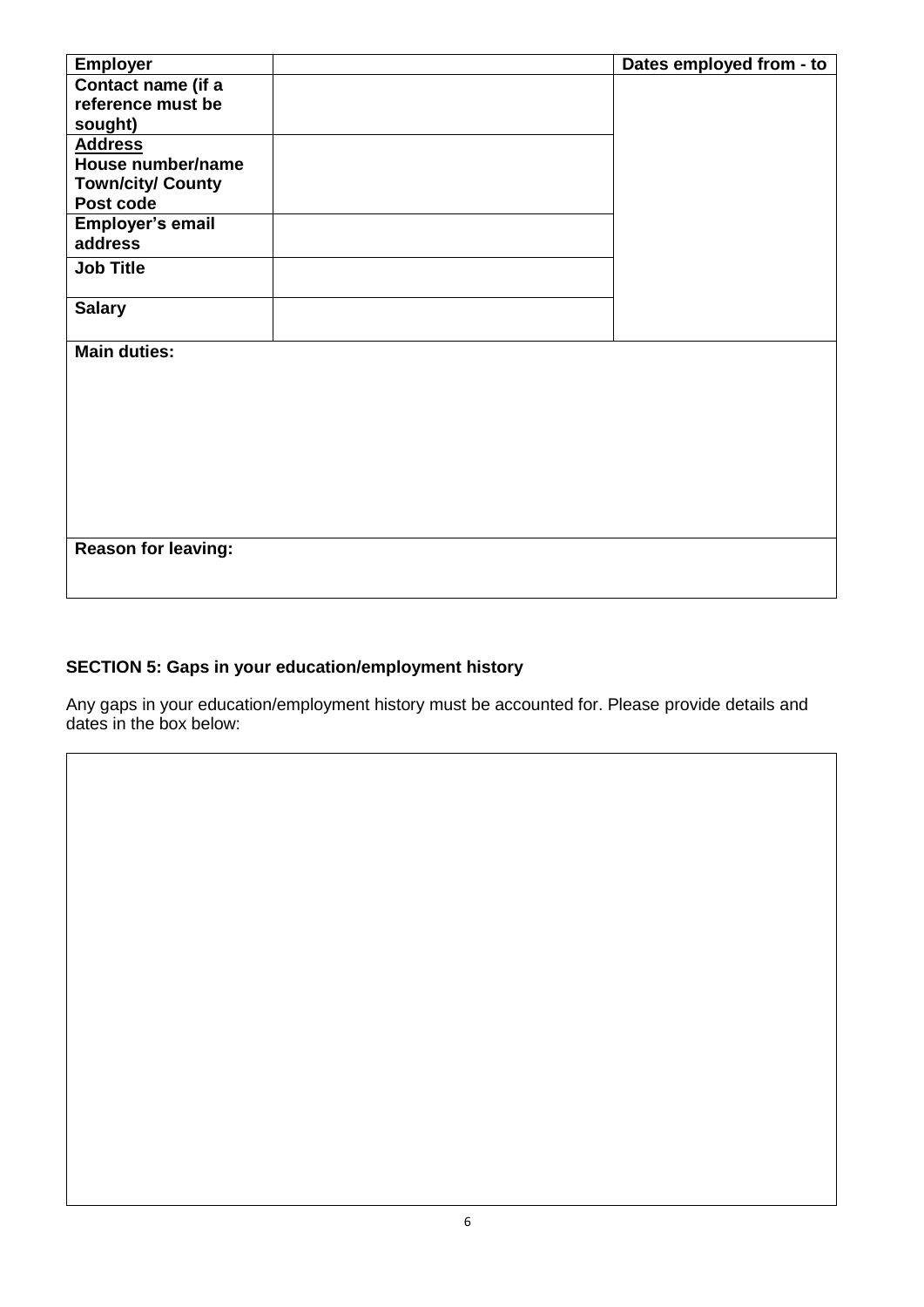#### **SECTION 6: References**

- Please provide the name and contact details of at least two referees, one of which must be from your current or most recent employer.
- If you have worked/volunteered with children and/or young people include details of your referees to cover this time period.
- If you are in, or have just completed full time education, one referee should be from your College/University.
- A personal reference will **only** be sought where an employer's reference is not available.
- Where the candidate is internal, a reference will be sought from their headteacher.

Neither referee should be a relative or someone known to you solely as a friend. The school/academy intends to take up references on all shortlisted candidates before interview.

The school/academy reserves the right to take up references from any previous employer. We will also seek details of any disciplinary procedures you may have been subject to involving issues relating to the safety and welfare of children or young people, including any in which the disciplinary sanction has expired.

If the school/academy receives a factual reference i.e. one which contains only limited information about you, additional references may be sought.

If you have previously lived or worked overseas the school/academy may take up references from your overseas employers.

All references will be sought electronically, and the school/academy may telephone your referees in order to verify the reference they have provided.

It is important that you make your referees aware of the possibility that they will be asked to supply a reference.

#### **It is essential that you provide full contact details for all your referees.**

#### **Referee 1 (Current or most recent employer)**

| <b>Contact name</b>        |  |
|----------------------------|--|
| <b>Position/Profession</b> |  |
| <b>Address</b>             |  |
| Telephone number(s)        |  |
| <b>Email address</b>       |  |
|                            |  |
| <b>Occupation</b>          |  |

**Referee 2**

| <b>Contact name</b>        |  |
|----------------------------|--|
| <b>Position/Profession</b> |  |
| <b>Address</b>             |  |
|                            |  |
|                            |  |
|                            |  |
| Telephone number(s)        |  |
| <b>Email address</b>       |  |
| <b>Occupation</b>          |  |
|                            |  |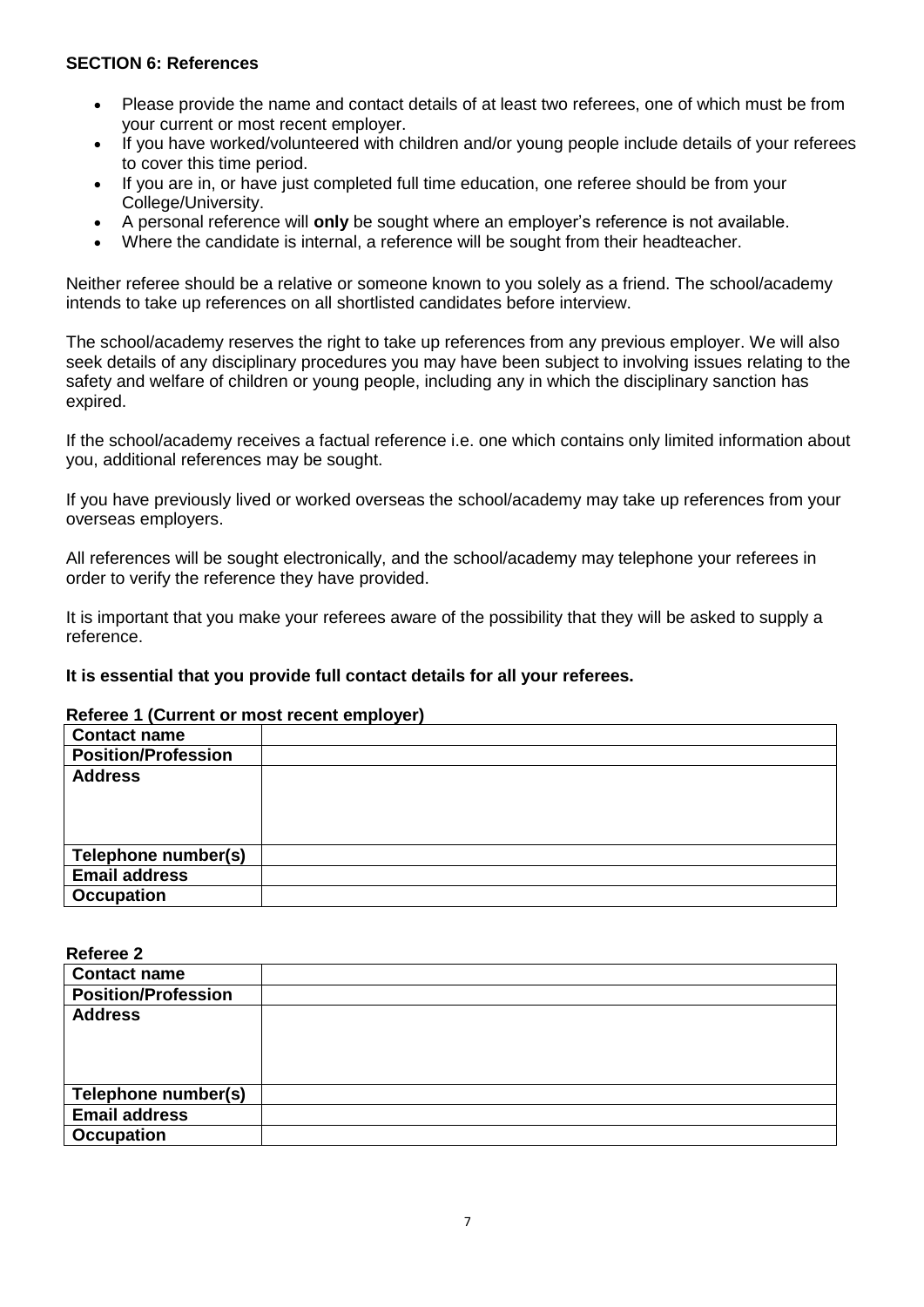# **SECTION 7: Supporting statement**

Please give your reasons for applying for this post and say why you believe you are suitable for the position, including details of your knowledge/skills and experience within the area of safeguarding children and young people. Study the role description and describe any experience and skills you have gained in other jobs or similar environment which demonstrate your ability and aptitude to undertake the duties of the post. Continue on a separate sheet if necessary.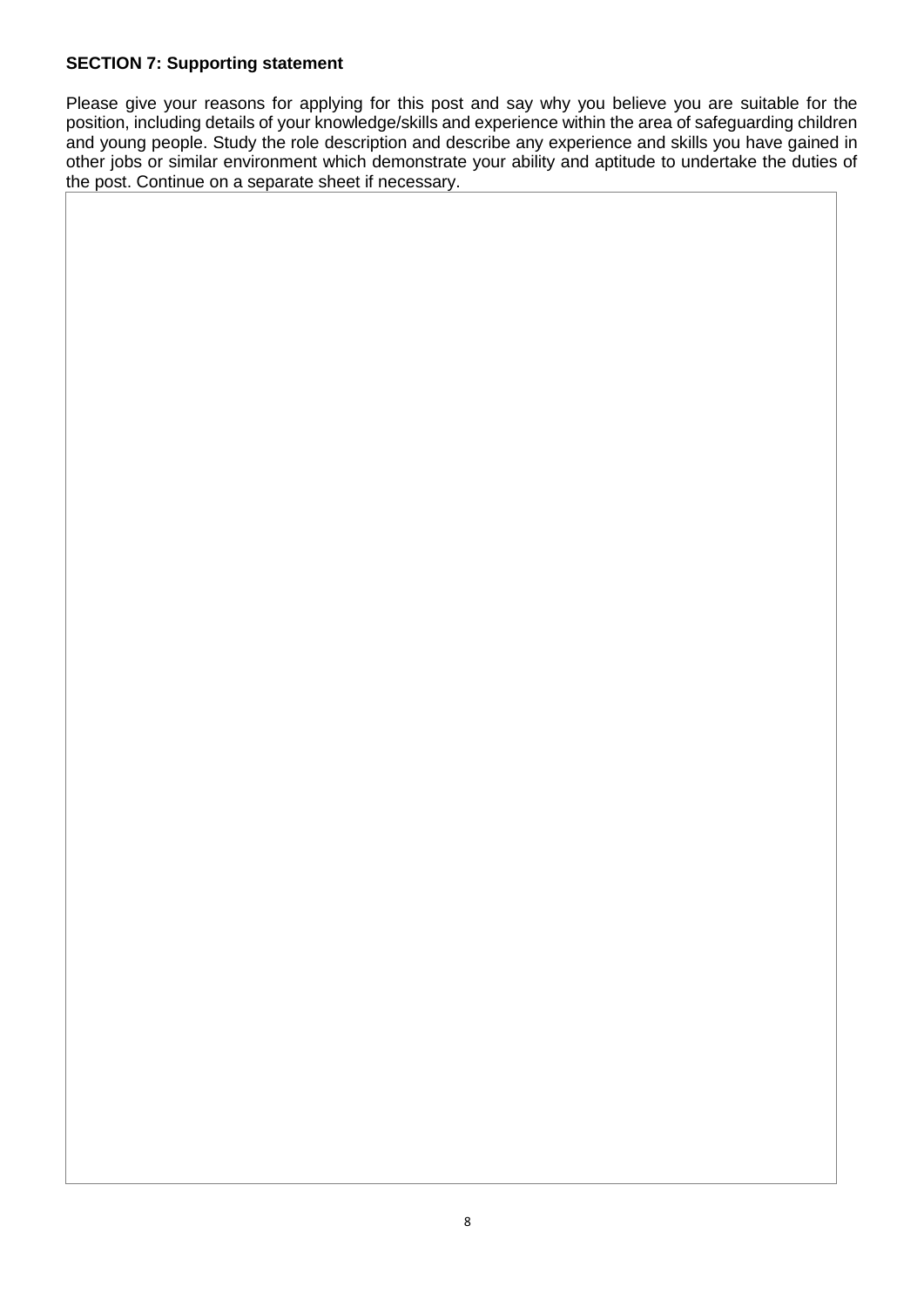# **SECTION 8 Disabled applicants only**

Whilst you do not have to declare a disability here, our school/academy is committed to promoting employment opportunities for people with disabilities, who can face additional challenges to gaining employment. As part of this commitment we offer an interview to any disabled person who declares a disability and meets the minimum criteria for the job. **It is important to note** that there may be rare occasions where it is not practicable or appropriate to interview all disabled people that meet the minimum criteria for the job. **For example,** in certain recruitment situations such as where there is a high number of applications, the school/academy may have to limit the overall numbers of interviews offered to both disabled people and non-disabled people. In these circumstances the school/academy may select the disabled candidates who **best** meet the minimum criteria for the job rather than **all** of those that meet the minimum criteria, as they would do for non-disabled applicants.

# **Do you consider yourself to have a disability?** The Messeng Yes No

(if you require further information on what is considered a disability please contact the school/academy)

## **SECTION 9 Additional Information**

|                                                                                                                                                        | <b>Yes</b> | No |
|--------------------------------------------------------------------------------------------------------------------------------------------------------|------------|----|
| For posts where driving is an essential requirement:<br>Do you have a valid driver's licence?                                                          |            |    |
| Are you currently volunteering in this or another school/academy?                                                                                      |            |    |
| Do you require an employment of children's work permit?<br>(Children 16 or under need such a permit until the last Friday of June of their school year |            |    |
| Are you related to or closely acquainted with a Governor or employee of the school/academy?<br>If yes, please give name and position here:             |            |    |
|                                                                                                                                                        |            |    |

 $\blacksquare$ 

┯

#### **SECTION 10 Rehabilitation of Offenders Act 1974**

All posts involving direct contact with children are exempt from the Rehabilitation of Offenders Act 1974. However, amendments to the Exception Order 1975 (2013 & 2020) provide that certain spent convictions and cautions are 'protected' These are not subject to disclosure to employers and cannot be taken into account. Guidance and criteria on the filtering of these cautions and convictions can be found on the Ministry of Justice website: [https://www.gov.uk/government/publications/new-guidance-on-the-rehabilitation-of-offenders-act-](https://www.gov.uk/government/publications/new-guidance-on-the-rehabilitation-of-offenders-act-1974)[1974](https://www.gov.uk/government/publications/new-guidance-on-the-rehabilitation-of-offenders-act-1974)

Shortlisted candidates will be required to complete a criminal convictions self-declaration where you will be asked to provide details of all unspent convictions and those that would not be filtered. You will be asked to return the completed form to the school/academy prior to your interview. If your application is successful, this self-disclosure information will be checked against information from the Disclosure & Barring Service before your appointment is confirmed.